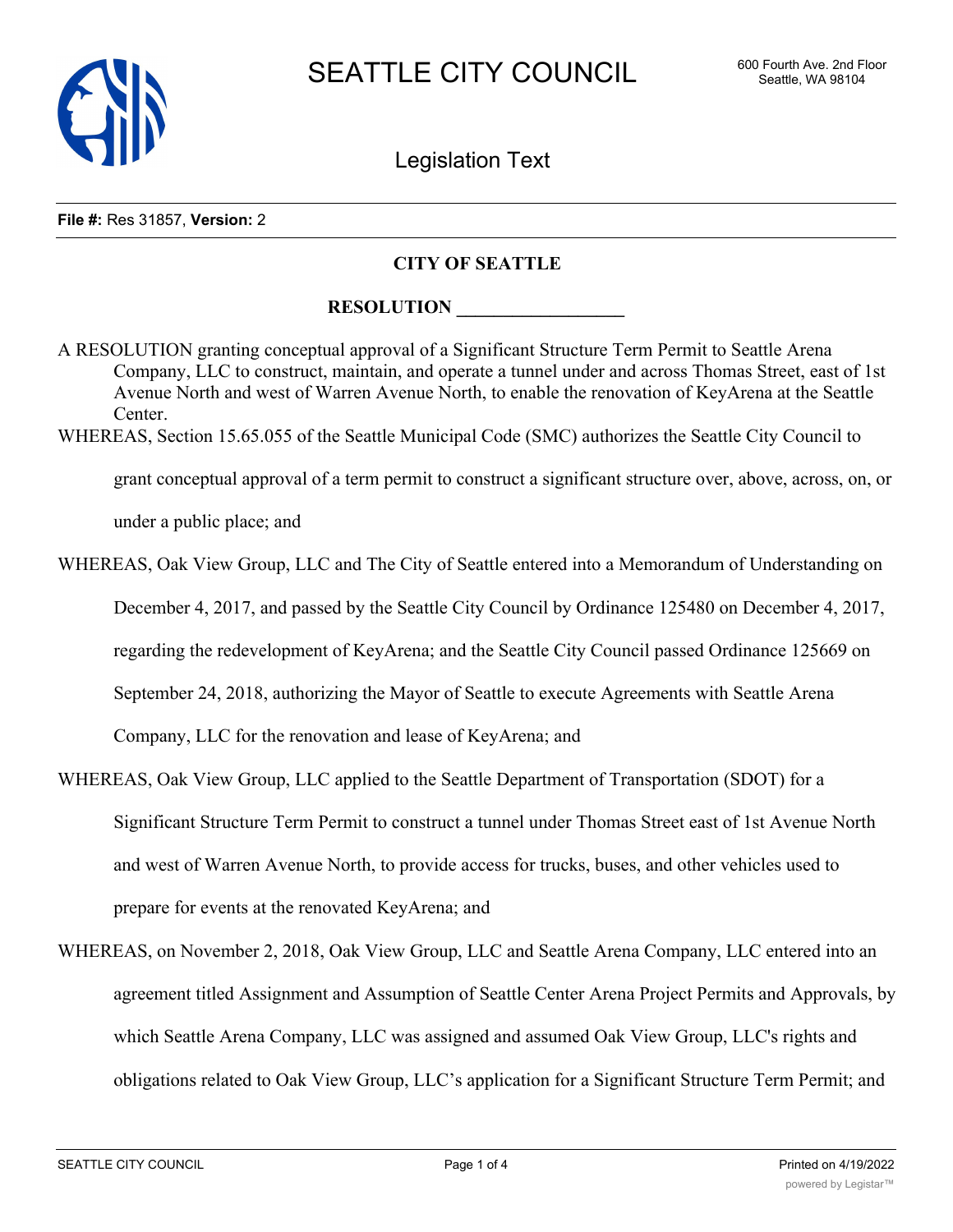- WHEREAS, the new vehicle tunnel will provide a connection between the parcels to the south of KeyArena and the below-grade loading dock and area in the renovated KeyArena; and
- WHEREAS, the Director of SDOT ("Director") reviewed Seattle Arena Company, LLC's submitted plans and application materials for constructing the vehicle access tunnel, considered the factors listed in SMC 15.65.040.C and all relevant environmental documents, and recommends that the Seattle City Council grant conceptual approval of the Significant Structure Term Permit; and
- WHEREAS, the City Council has considered the factors listed in SMC 15.65.040.C and the recommendation of the Director; NOW, THEREFORE,

# **BE IT RESOLVED BY THE CITY COUNCIL OF THE CITY OF SEATTLE, THE MAYOR CONCURRING, THAT:**

Section 1. The City Council finds that the proposed tunnel that would run under and across Thomas Street, east of 1st Avenue North and west of Warren Avenue North ("Tunnel"), as proposed by Oak View Group, LLC, is in the public interest and that no reasonable alternative to the Tunnel exists.

Section 2. As conditions for obtaining final approval of a Significant Structure Term Permit to construct the Tunnel, Seattle Arena Company, LLC shall:

(1) Provide engineering and plans for additional review and permitting to the Seattle Department of Transportation (SDOT), which the Director will circulate for review and comment to other City departments and to public and private utilities that may be affected by the installation of the Tunnel;

(2) Provide a surety bond, covenant agreement, and public liability insurance naming the City as an additional insured or self-insurance, all of which are subject to approval by the City's Risk Manager;

- (3) Pay all City permit fees;
- (4) Obtain all necessary permits;
- (5) Maintain and inspect the Tunnel; and
- (6) Upon expiration of the permit remove the Tunnel and restore the right-of-way to as good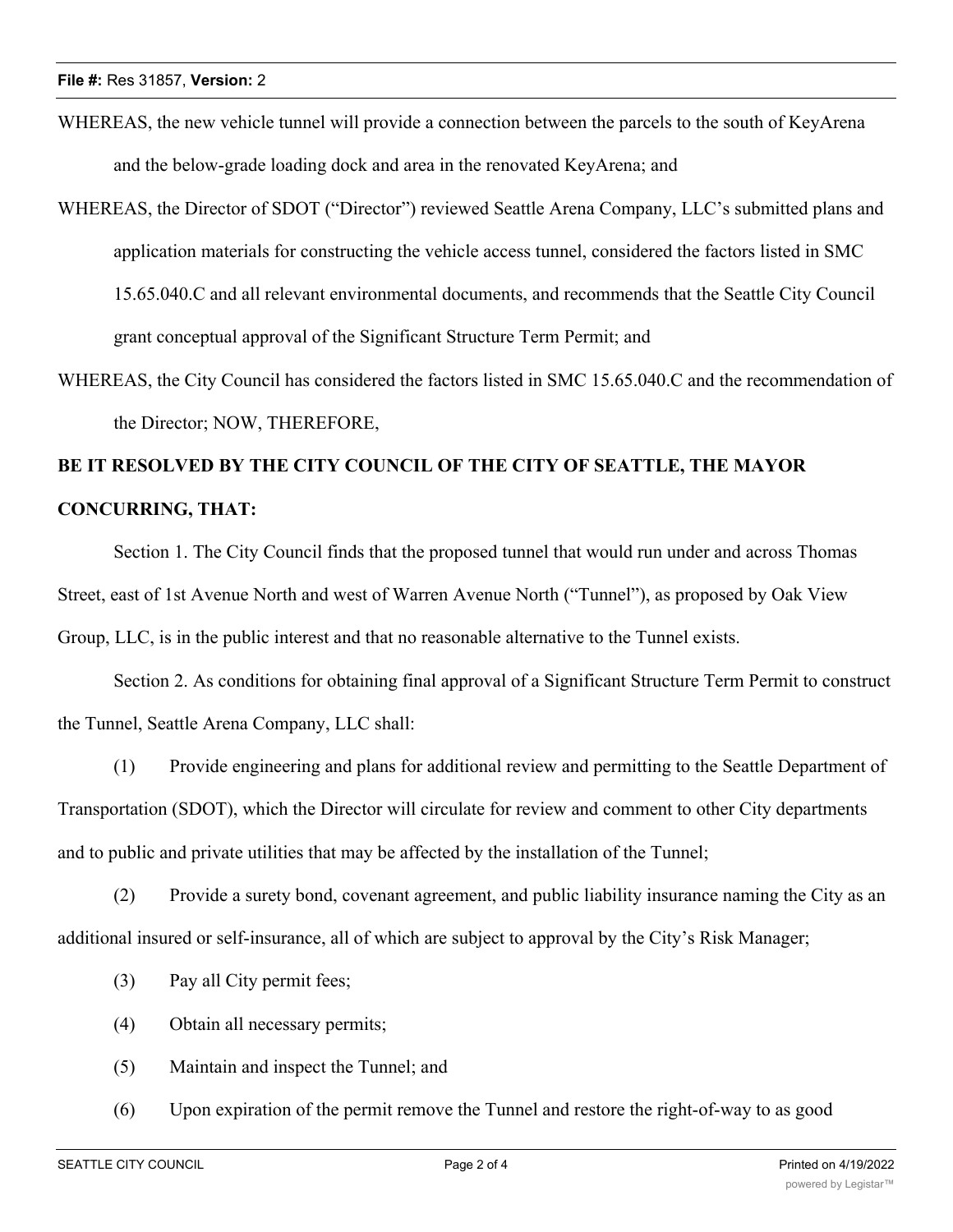#### **File #:** Res 31857, **Version:** 2

condition for public use as existed prior to construction of the Tunnel and in at least as good condition in all respects as the abutting portions of the public place, as required by SDOT right-of-way restoration standards or as specified by the Director or by the City Council pursuant to the provisions of the final term permit ordinance.

Section 3. After this resolution is adopted, SDOT shall draft an ordinance that grants final approval of the term permit and describes the proposed conditions of approval. The City Council may approve, amend, or decline to adopt the ordinance.

Section 4. As recommended by the Director and the Mayor, conceptual approval of a term permit for construction of the Tunnel under and across Thomas Street, east of 1st Avenue North and west of Warren Avenue North, is GRANTED.

| Adopted by the City Council the                           | day of | , 2018, and signed by |
|-----------------------------------------------------------|--------|-----------------------|
| me in open session in authentication of its adoption this | day of | 2018.                 |

President of the City Council

\_\_\_\_\_\_\_\_\_\_\_\_\_\_\_\_\_\_\_\_\_\_\_\_\_\_\_\_\_\_\_\_\_\_\_\_

The Mayor concurred the \_\_\_\_\_\_\_\_ day of \_\_\_\_\_\_\_\_\_\_\_\_\_\_\_\_\_\_\_\_\_\_\_\_, 2018.

Jenny A. Durkan, Mayor

Filed by me this \_\_\_\_\_\_\_\_ day of \_\_\_\_\_\_\_\_\_\_\_\_\_\_\_\_\_\_\_\_\_\_\_\_\_, 2018.